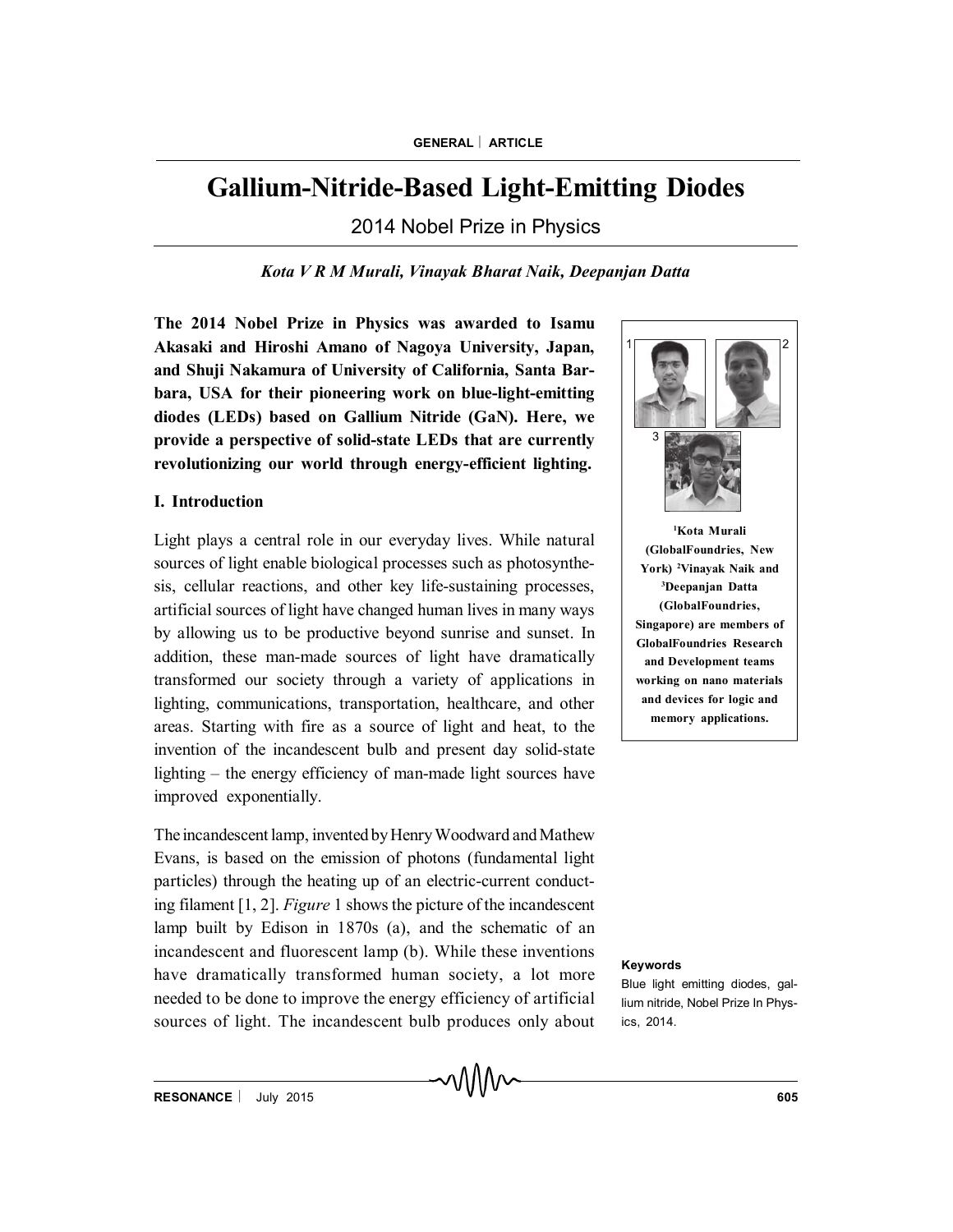

**Figure 1. a**) Picture of the incandescent lamp built by Edison in 1870s. (Courtesy: Wikipedia, [11]). **b**) Schematic of an incandescent and fluorescent lamp (adapted from *Encyclopedia Britannica* [12]).

15 lumen/watt (an oil lamp produces 0.1 lumen/watt), as the rest of the energy is lost in the form of heat [3]. With the advent of the fluorescent lamp, whose working principle is based on producing light and heat through a gas discharge , the energy efficiency improved to 70 lumen/watt [4]. However, these lamps are quite large and have safety concerns as the incandescent lamp is subject to breakdown due to overheating and fluorescent lamps use mercury as the discharge element.

The advent of the semiconductor light-emitting diode (LED) emerged as a key component in our modern lighting technologies. While LEDs of various colors have been invented since 1950s, the blue LED was elusive till the 1990s. Blue light, with blue being one of the primary colors, is essential for white light emission. White light is essential for lighting in order to perceive objects in their natural colors that are visible to the human eye. The inventions of the blue LED by the Akasaki, Amano and Nakamura, have led to solid-state lighting technologies with energy efficiencies in range of 200–300 lumen/watt. The key to the enablement of the blue LEDs were due to the breakthroughs, by the 2014 Nobel Laureates in Physics, in crystalline and uniform surface growth of GaN and realization of p-type GaN through controlled doping [5–10].

With limited energy resources available to humans, it is inevitable to adopt energy efficient technologies for a sustainable world. Lighting uses 20 % of the world's total energy production, of 15 Tera watts, and this consumption is exponentially increasing [13]. Hence, energy efficiency of lighting devices becomes extremely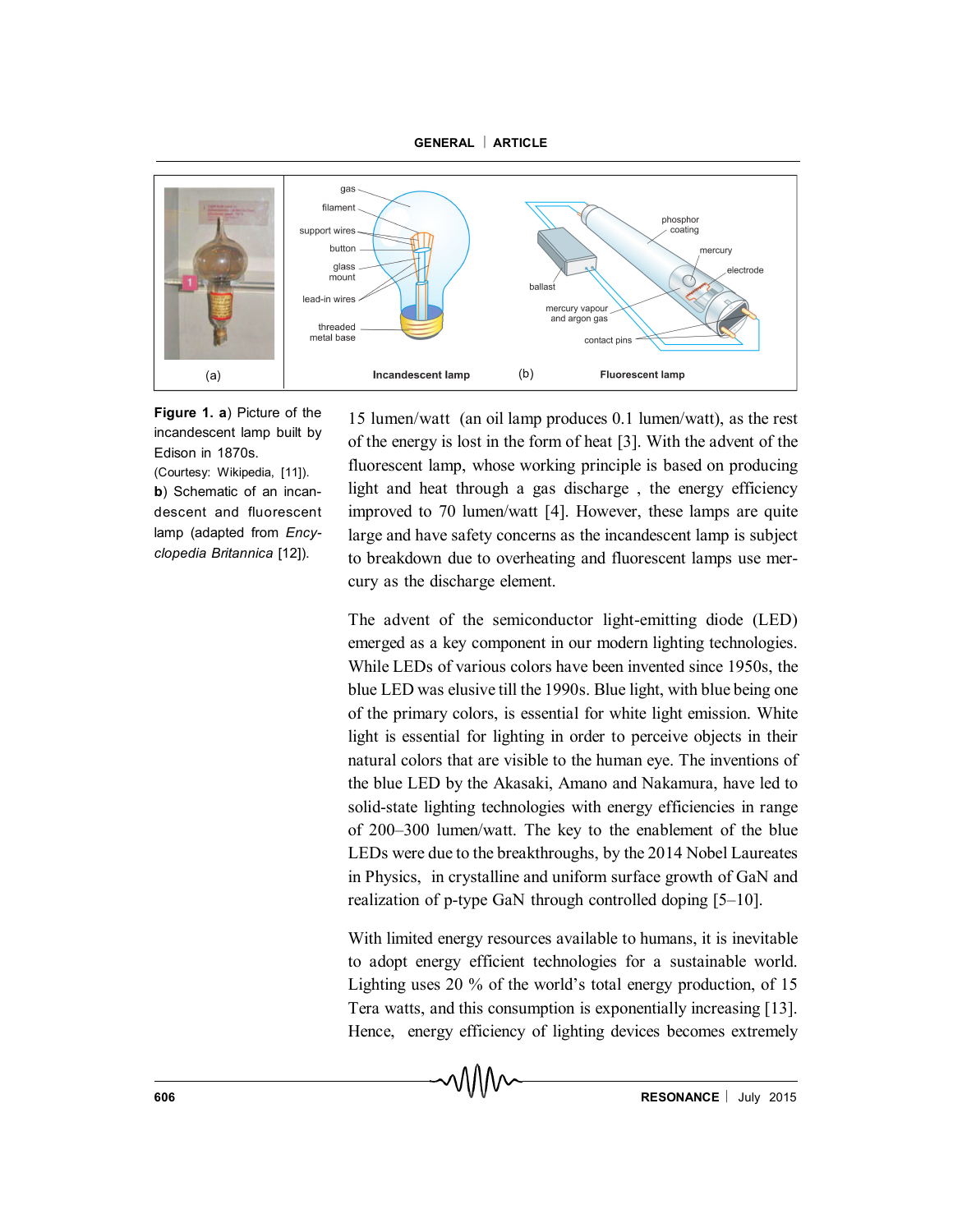important and this is where LEDs are creating a revolution. In this article, we describe the evolution of the LED technology, which has a rich history of about 100 years of scientific and technology developments [14].

## **2. Solid-State Lighting – Advent of the LED**

Light emission from solid-state devices have been known since the early works of H J Round of Marconi Electronics in 1907 and Oleg Losev working at Soviet Radio Laboratories in 1920s [15, 16]. Light emission from solid-state devices was understood based on the band theory of semiconductors and p–n junctions[17, 18]. Lehovec and colleagues at the Signal Corps Engineering Laboratory, in 1951, were able to explain the phenomena observed by Round and Losev, through the process of electroluminescence, where light is emitted through a radiative recombination of electrons and holes on the application of electric field in solid-state materials [19]. This basic understanding of light emission, through electroluminescence, led to a flurry of inventions of solid-state light-emitting devices in various optically active materials [20, 21].

Holonyak built the first visible-spectrum semiconductor laser in 1962, and a practical LED based on  $GaAs_{1-x}P_x$  alloy to produce red light [22]. Later, a variety of LEDs and lasers based on GaAs (infrared) and doped alloys of Ga, As, and P (covering the visible spectrum from red to green) were invented in 1960s by various groups at Philips Central Laboratories, Services Electronics Laboratories, Bell Labs and General Electric Laboratory [23, 24, 25, 26]. A comprehensive and pedagogical perspective of the LED evolution is provided in the scientific background article on 2014 Nobel Prize in Physics [27].

# **2.1***.Working Principle of a LED*

An LED consists of a sandwich of a p-type and n-type semiconductors [28]. P- and n-type semiconductors are produced by doping a semiconductor material with donor and acceptor atoms respectively. For example, p-type silicon (Si) is produced by doping Si Light emission from solid state devices have been known since early 1900s.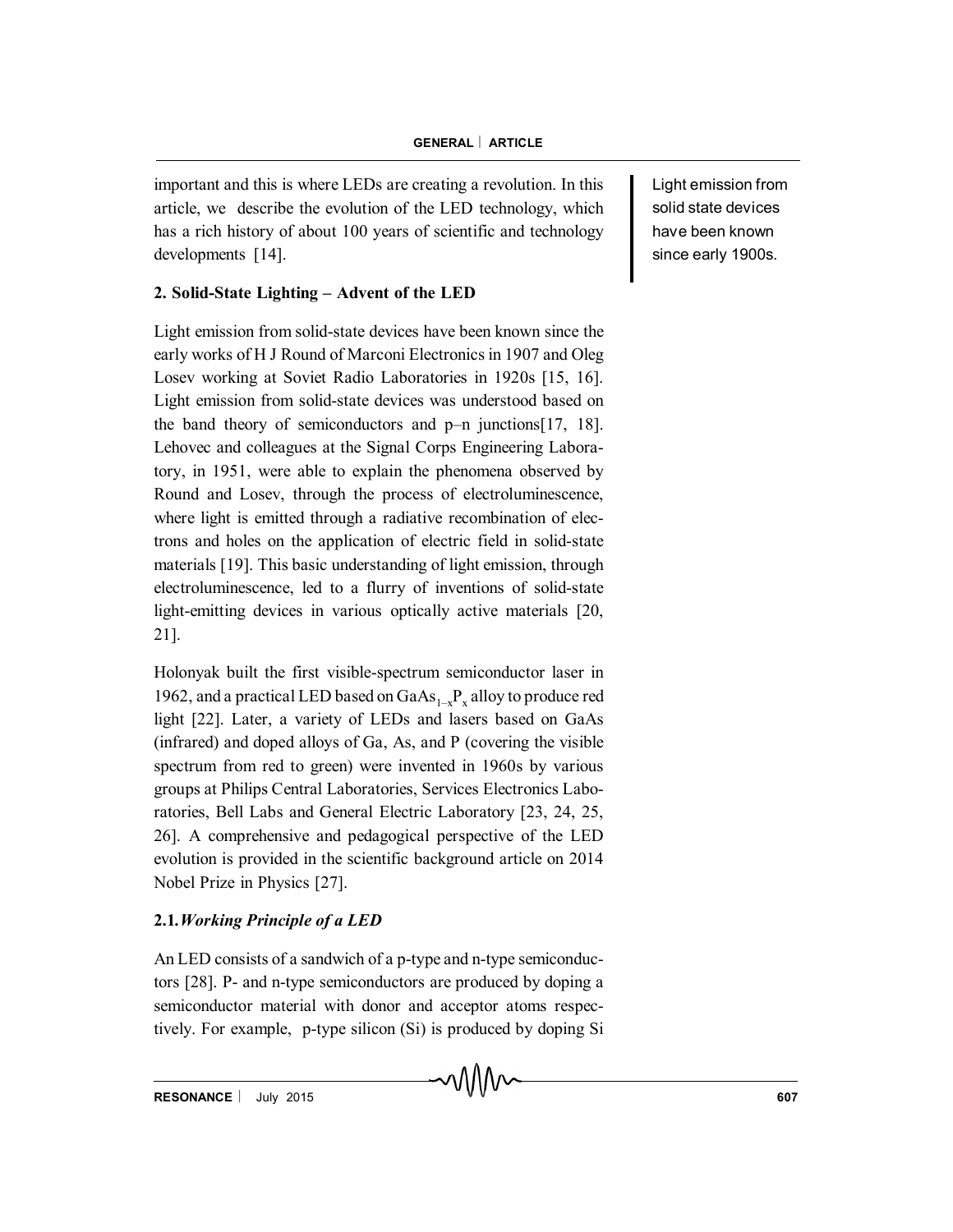**Figure 2.** Schematic of a semiconductor-based LED. A p–n junction is formed at the interface of p and n semiconductor layers. Electrons are injected from the n-layer and holes are injected from the p-layer on the application of an electric field; these injected electrons and holes recombine to emit photons.

**Figure 3.** (a) Energy band diagram of p–n junction in the absense of any external electric bias. Built-in voltage V<sub>0</sub> prevents electrons and holes to diffuse from n to p and p to n regions, respectively. (b) The applied bias V reduces V<sub>0</sub> and allows the electrons and holes to be injected into p–n junction region. The recombination of electrons and holes leads to emission of photons, with frequency corresponding to the bandgap.



with acceptor materials like Boron (B) and n-type Si is produced by doping with donor materials like Phosphorus (P) [28]. *Figure* 2 shows a schematic of a semiconductor based LED consisting of pn junction at the interface of the p and n semiconductor layers. When an electric field (in forward bias condition) is applied across the p–n junction, electrons from the n-type and holes from the ptype semiconductor are injected into the p–n junction region. These electrons and holes can recombine, there by emitting light corresponding to the bandgap (energy difference between the conduction band and valence band) of the semiconductor material or dopant energy levels in the case of doped semiconductor LEDs [23, 24, 25, 26, 28].

To understand the working principle of a light-emitting diode, let us consider an unbiased p–n junction shown in *Figure* 3a and its corresponding forward-biased energy band diagram in *Figure* 3b. The depletion region is formed at the p–n junction due to diffusion

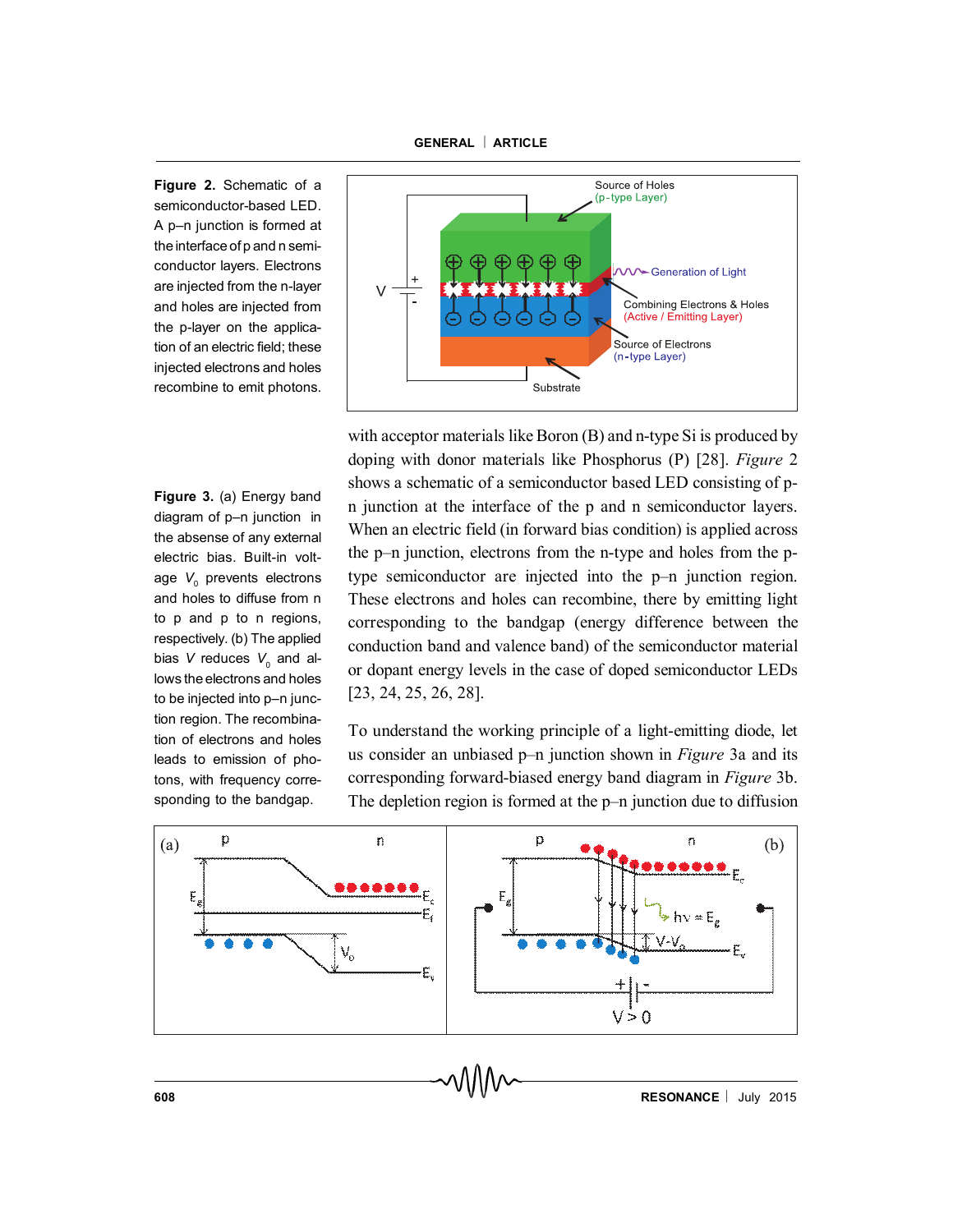of electrons into the p-layer and holes into the n-layer, thereby creating a built-in potential  $V_0$ . This built-in potential prevents excess free electrons in the n-layer from diffusing into the p-layer, and similarly preventing the holes from p-layer diffusing into the n-layer. When a forward bias voltage (*V*) is applied across the junction (*Figure* 3b), the potential barrier is reduced from  $V_0$  to  $(V_0$ – V). This reduction in the potential barrier allows the electrons and holes to be injected from n to p and p to n layers, respectively. These injected electrons and holes can recombine in the close vicinity of the p–n junction region to emit photons of the frequency corresponding to the bandgap of the material. This recombination results in the spontaneous emission of photons (light) and this phenomenon is known as electroluminescence. The electron and hole recombination can be classified into the following two kinds: (a) direct recombination and (b) indirect recombination as shown in *Figure* 4.

A wide spectrum of red to green LEDs were invented through bandgap engineering and doping of materials based on Ga, As, P and dopants such as Zn, Mg, O, etc. [23, 24, 25, 26]. But blue LEDs remained elusive for decades, and this is where the inventions of GaN-based blue LEDs by Akasaki, Amano and Nakamura in early 1990s led to the creation of white-light-emitting LEDs. These inventions have also changed the energy efficiency of the lighting world [5, 8, 9, 10].



The process of electron and hole recombination through the application of an electric fields is known electroluminescence.

**Figure 4.** Schematic of radiative recombination in direct and indirect bandgap semiconductors. An impurity energy state is needed to facilitate recombination in indirect bandgap materials [29].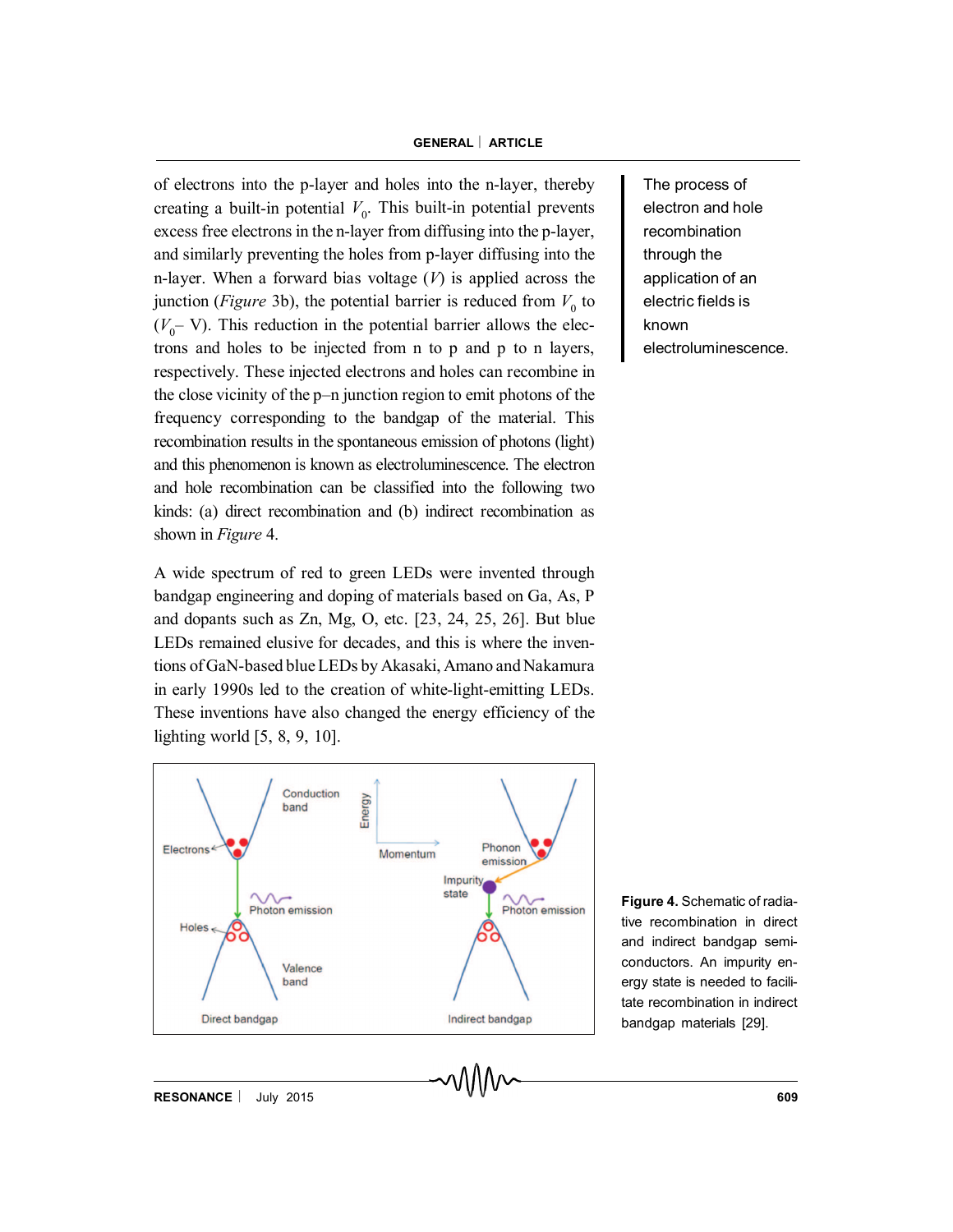## **2.2***.GaN-based LEDs for Blue Light Emission*

An ideal material for blue light emission is the one that has a direct bandgap corresponding to blue light (Eg  $\sim$  2.6 eV). The invention of blue LED is extremely important because it is 'the final piece of the puzzle' to create LEDs of all primary colors i.e., R-G-B (Red-Green-Blue). These primary color sources can be combined to produce any wavelength in the visible spectrum including white light. *Figure* 5 shows a schematic of the production of white light using a blue LED in combination with a yellow phosphor.

Historically, various materials including ZnSe, GaN, etc., were being considered for blue light emission. Crystalline GaN with controlled surface roughness was hard to grow on known substrates [30]. Also, doping this material, especially to make a ptype GaN, was extremely difficult as adding dopants introduces defects into the host material [30]. Akasaki, Amano and Nakamura won the 2014 Nobel Prize in physics for enabling the growth of highly crystalline and uniform GaN and effectively doping it in order to create highly energy efficient blue LEDs [5, 8, 9, 10].

## **3. Challenges with Crystalline GaN growth and its Doping**

The possibility of producing blue light using GaN was considered seriously at the end of the 1950s, but the major difficulty was in the development of techniques for the growth of high-quality GaN crystals on a substrate with good lattice matching as well as



**Figure 5.** A schematic showing the production of white light using a blue LED in combination with a yellow phosphor. The blue light, coming directly from the blue LED when mixed with the yellow light (produced by exciting a yellow phosphor with blue light) produces white light. Courtesy: S Nakamura, [31, 36].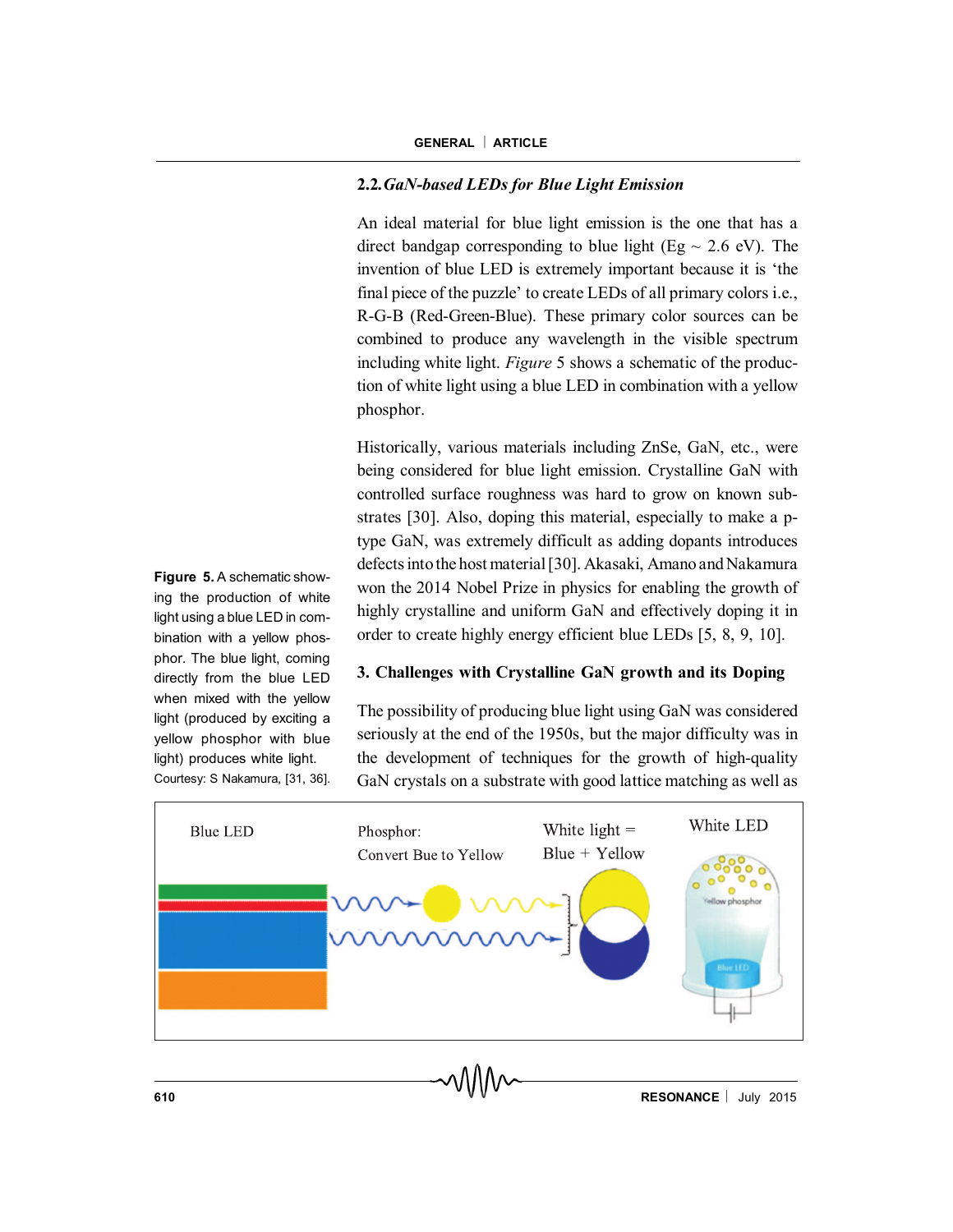the ability to control p-doping in GaN. In 1960s, GaN crystals were produced by growing GaN on a substrate using the HVPE (Hydride Vapor Phase Epitaxy) technique. However, growing high quality crystalline GaN was challenging because it required: (1) A good substrate underneath, which could lead to small lattice mismatch to avoid dislocations, cracking etc. (2) An uniform surface to have low defect density [32]. Also, the p-type doping was a challenge due to deactiviation of the dopants [33].

In the 1970s, several research groups put in efforts to grow GaN using newly developed crystal growth techniques such as MBE (Molecular Beam Epitaxy) and MOVPE (Metalorganic Vapour Phase Epitaxy) [34]. Akasaki, Amano and other co-workers were successful in producing high quality crystalline GaN with good optical properties by introducing a buffer of polycrystalline AlN (30 nm) on sapphire. At the same time, Shuji Nakamura (at Nichia

The Nobel Prize winning work of Hiroshi Amano and Shuji Nakamura was carried out during their PhD.



#### **Isamu Akasaki**

"Hold on to your dream. Don't be afraid to make mistakes – experience is the best teacher."

(http://www.insidescience.org/blog/2014/10/07/quotes-notes-and-links-about-2014 physics-nobel-prize)



#### **Hiroshi Amano**

"W hen I was a child I could not understand why I should study." (http://www.nobelprize.org/nobel\_ prizes/physics/laureates/2014/amano-interview.html)



#### **Shuji Nakamura**

"I had no confidence in inventing the blue LED, I just wanted my PhD" **(**http://www.nobelprize.org/nobel\_prizes/physics/laureates/2014/nakamuralecture.html)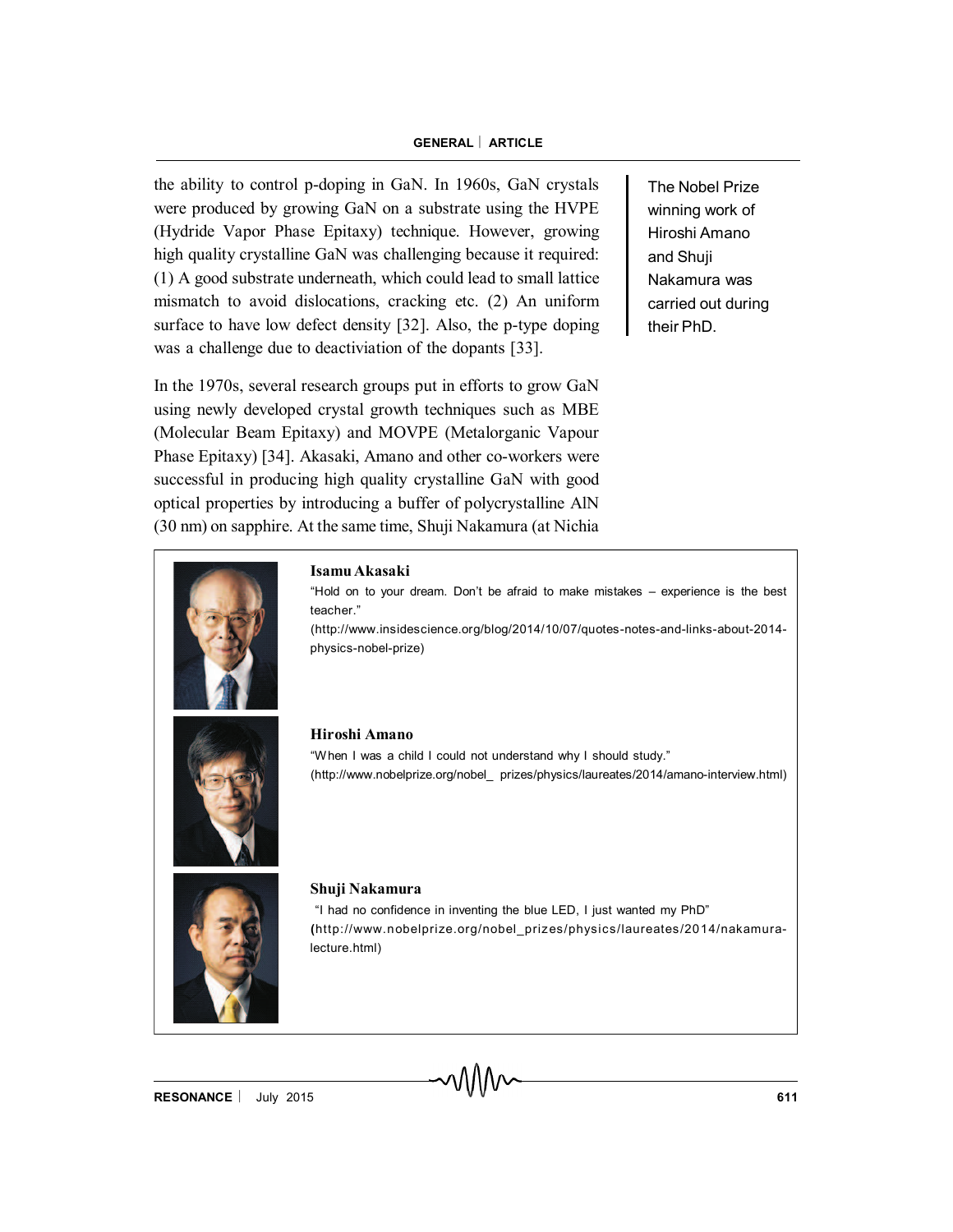The efficient and uniform growth of crystalline GaN and p-type doping of GaN, paved the way for the development of the blue LED.

**Figure 6. a**) Schematic of the activation of Mg in GaN by annealing in  $\mathsf{N}_2^{}$  environment. **b**) Resistivity of Mg-doped GaN as a function of temperature. Annealing beyond 600° C in N $_{\rm 2}$ atmosphere leads to purging of  $\mathsf{H}_2^{}$  from GaN, thus freeing up Mg from H and activating Mg in GaN. Courtesy: S Nakamura, [36].

Chemical Corporation) used a MOCVD (Metalorganic Chemical Vapor Deposition) technique to produce high quality GaN, with significantly lower background n-doping, by replacing AlN with a thin layer of GaN grown at low temperature [35]. This low temperature GaN buffer growth method, invented by Nakamura, has become popular for volume production as there is no need to change material (i.e., AlN) during the growth process. These high quality crystals of GaN with clean interfaces proved to be the cornerstone of blue LED development [34].

Another important invention by Amano, Akasaki and Nakamura was the p-doping of GaN. Although it was well understood that Mg doping of GaN would lead to p-type GaN, it was experimentally unsuccessful till Amano, Akasaki and colleagues showed that electron irradiation of Mg-doped GaN would make it a p-type material [33]. Nakamura and colleagues then realized that Mgdoped GaN would invariably makes Mg-H complexes leading to inactivity of Mg in GaN. When Mg-doped GaN is irradiated with electrons or thermal annealing in  $N_2$  ambient, Mg frees up from Mg-H complexes, thus enabling p-type doping in GaN [9]. This method of activating dopants through the thermal annealing of Mg-doped GaN, invented by Nakamura, enabled mass production of p-type GaN. This was an important step towards fabrication of GaN-based blue LEDs. *Figure* 6 shows a schematic of the

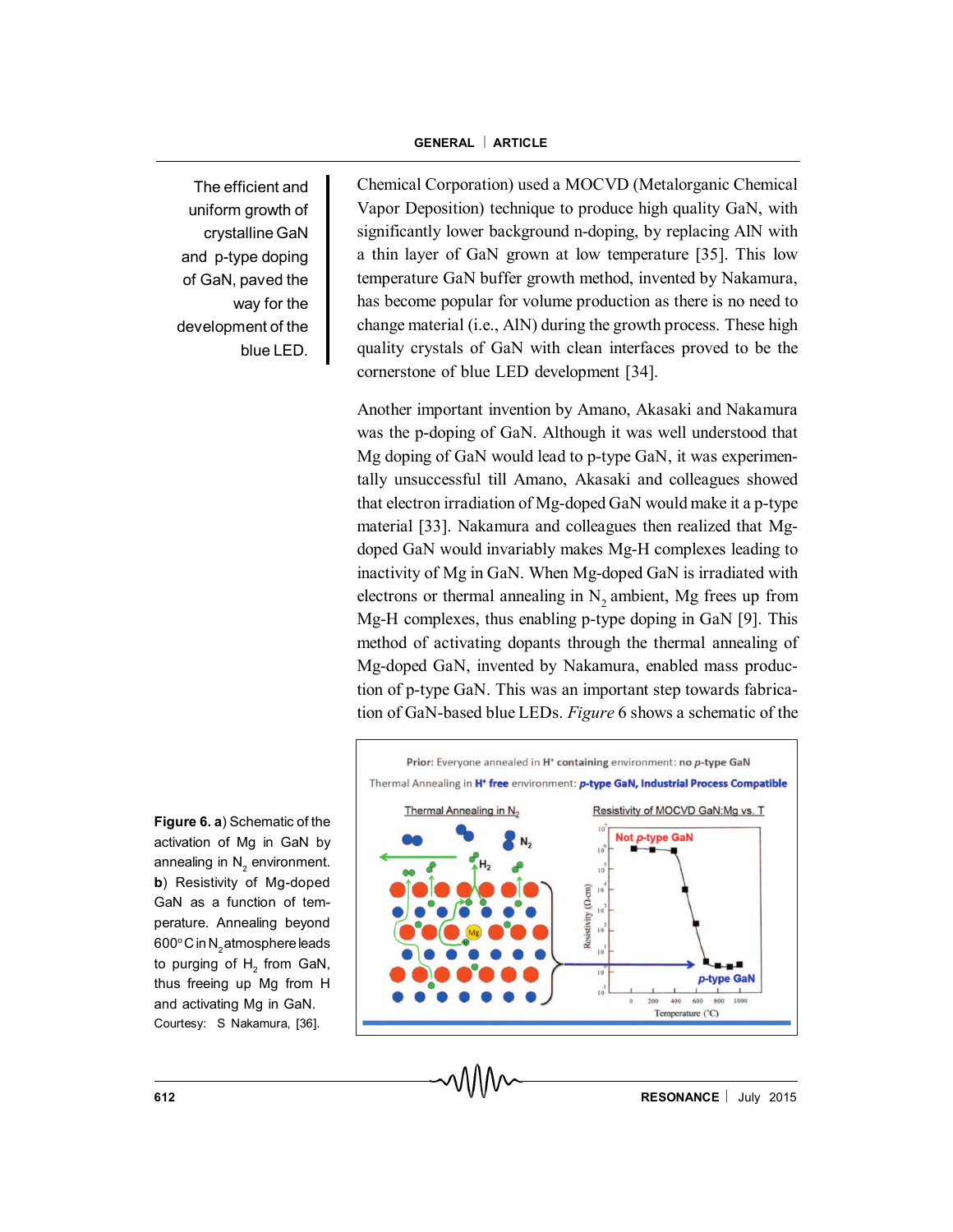

activation of Mg in GaN (a), and the associated resistivity of Mgdoped GaN as a function of annealing temperature (b).

The above inventions, i.e., the efficient and uniform growth of crystalline GaN and p-type doping of GaN, paved the way for the development of the blue LED. The first reported p–n junction GaN blue LED had almost ten times higher luminous intensity than commercially available SiC blue LEDs [37].

Later, in 1993, the InGaN/AlGaN-based double heterostructure LEDs were invented for highly efficient blue light emission [38, 39, 40]. *Figure* 7a shows the double heterostructure based LED device and *Figure* 7b compares the band diagrams of a double heterostructure and homojunction LEDs. The quantum confinement in double heterostructure devices enable much higher electron and hole recombination rates, thereby making them highly efficient for light emission. Building on these inventions, Akasaki,

**Figure 7: a**) Schematic of a blue LED based on double heterostructure formed by a superlattice of GaN/AlGaN/ InGaN/AlGaN/GaN structure. **b**) Band diagrams for a homojunction LED versus double heterostructure LED, where quantum confinement in double heterostructures leads to highly efficient photon emission compared to homojunction LEDs Courtesy: S Nakamura, [36].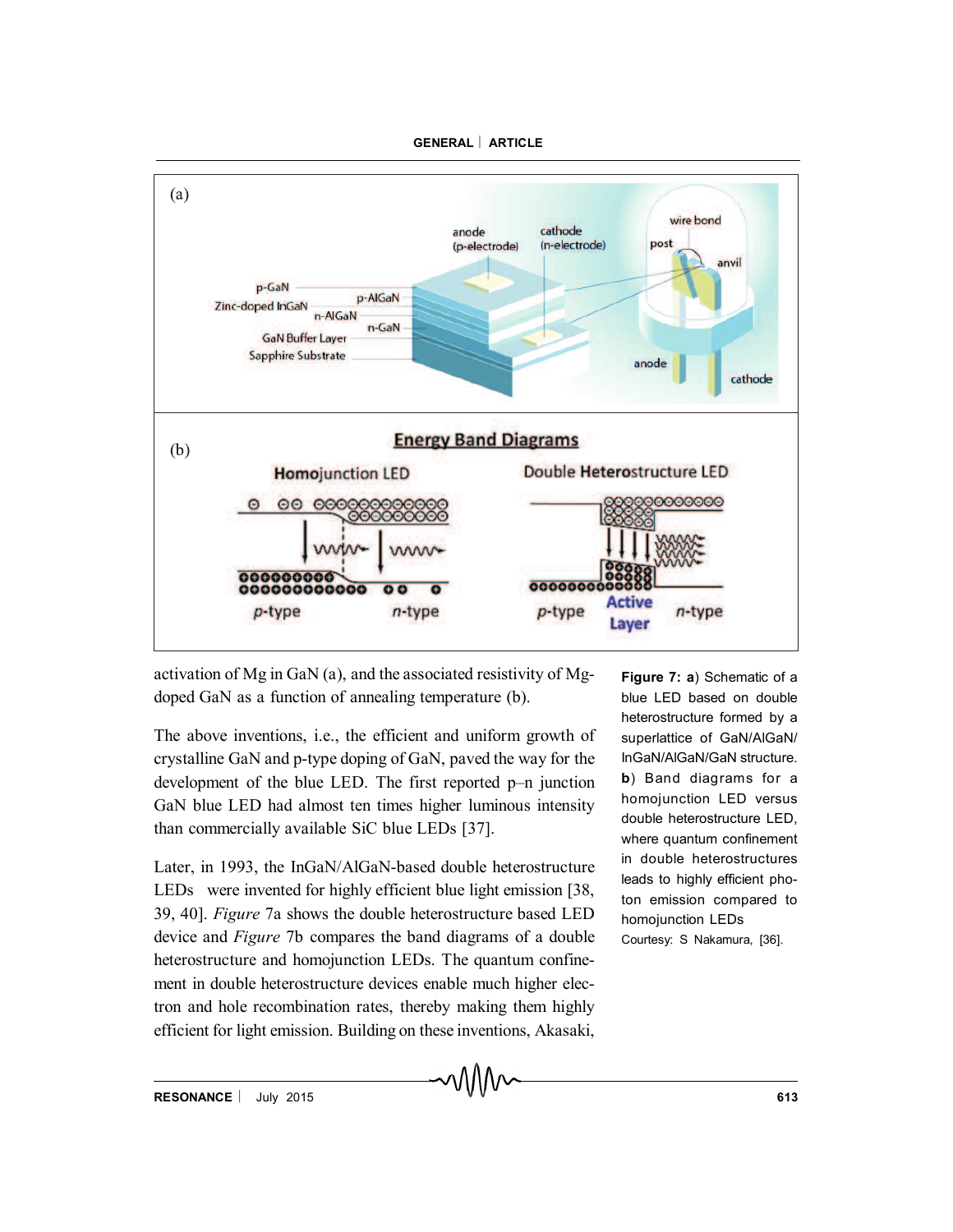workers have created remarkable scientific and technological breakthroughs that are enabling energy efficient lighting in our everyday world.

### **Acknowledgements**

The authors would like to acknowledge helpful inputs and feedback from Prof. Anil Kumar, NMR Research Center and Department of Physics, Indian Institute of Science, Bangalore and Prof. Arnab Bhattacharya, Tata Institute of Fundamental Research, Mumbai. The authors would like to thank Prof. Shuji Nakamura, University of California, Santa Barbara for permission to use some of the figures in the article and also for his helpful comments.

#### **Suggested Reading**

- **[1] H Woodward and M Evans, Electric Light, Patent No. 3738.**
- **[2] P C Hewitt, Method of manufacturing electric lamps, US Patent No. 682692.**
- **[3] http://www.nobelprize.org/nobel\_prizes/physics/laureates/2014/ popular-physicsprize2014.pdf**
- **[4] A A Bright,** *The Electric-Lamp Industry: Technological Change and Economic Development from 1800 to 1947***. Macmillan Co., 1949.**
- **[5] H Amano, M Kito, K Hiramatsu, and I Akasaki, P-Type Conduction in Mg-Doped GaN Treated with Low-Energy Electron Beam Irradiation (LEEBI),** *Jpn. J. Appl. Phys.,* **Vol.28, p.L2112, 1989.**
- **[6] H Amano, N Sawaki, I Akasaki and Y Toyoda, Metalorganic vapor phase epitaxial growth of a high quality GaN film using an AlN buffer layer,** *Appl. Phys. Lett.,* **Vol.48, p.353, 1986.**
- **[7] I Akasaki and H Amano, Breakthroughs in Improving Crystal Quality of GaN and Invention of the p–n Junction Blue-Light-Emitting Diode,** *Jpn. J. Appl. Phys***., Vol.45, p.9001, 2006.**
- **[8] Shuji Nakamura, NaruhitoIwasa,Masayuki Senoh and TakashiMukai, Hole Compensation Mechanism of P-Type GaN Films, Jpn.** *J. Appl. Phys***., Vol.31, p.1258, 1992.**
- **[9] S Nakamura, T Mukai, M Senoh and N Iwasa, Thermal Annealing Effects on P-Type Mg-Doped GaN Films,** *Jpn. J. Appl. Phys***. Vol.31, p.L139, 1992.**
- **[10] S Nakamura, T Mukai & M Senoh, Candela-class high-brightness InGaN/AlGaN double-heterostructure blue-light-emitting diodes,** *Appl. Phys. Lett***., Vol.64, p.1687, 1994.**
- **[11] http://en.wikipedia.org/wiki/Incandescent\_light\_bulb**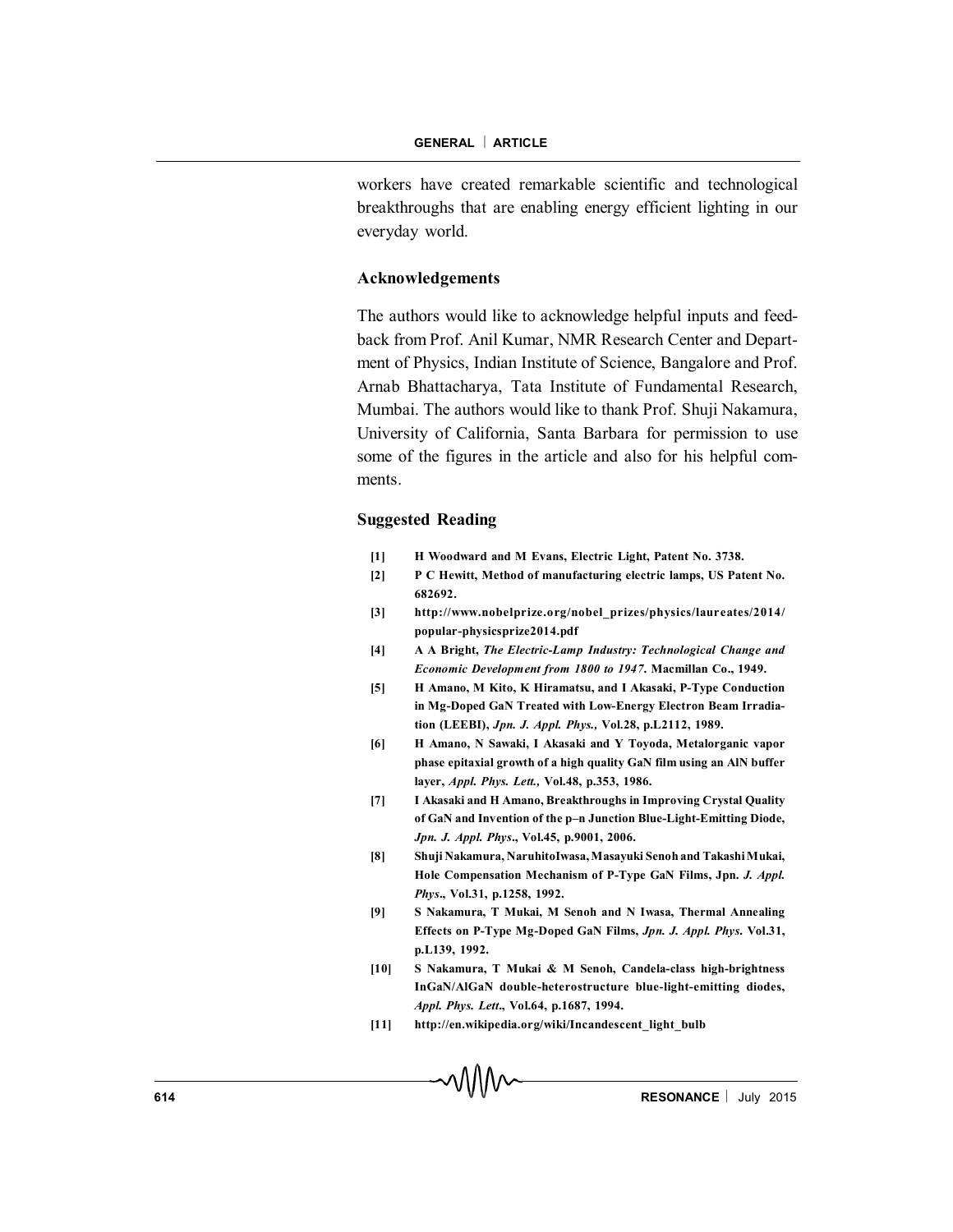- **[12] http://kids.britannica.com/comptons/art-53258/Incandescent-lampand-fluorescent-lamp**
- **[13] http://www.bbc.com/specialfeatures/horizonsbusiness/wp-content/uploads/2013/04/Energy1.pdf**
- **[14] N Zheludev, The life and times of LED a 100-year history,** *Nature***, Vol.1, p.189, 2007.**
- **[15] H J Round, A note on carborundum,** *Electr. World***, Vol.49, p.308, 1907.**
- **[16] O V Losev, Luminous carborundum detector and detection with crystals,** *TelegrafiyaiTelefoniya bez Provodov***, Vol.44, p.485, 1927; Luminous carborundum detector and detection effect and oscillations with crystals,** *Phil. Mag***., Vol.6, p.1024, 1928.**
- **[17] J Bardeen and W H Brattain, The Transistor, A Semi-Conductor Triode,** *Phys. Rev***., Vol.74, p.230, 1948.**
- **[18] http://www.nobelprize.org/nobel\_prizes/physics/laureates/1956/**
- **[19] K Lehovec, C A Accardo and E Jamgochian, Injected Light Emission of Silicon Carbide Crystals,** *Phys. Rev***., Vol.83, p.603, 1951.**
- **[20] J R Haynes, New Radiation Resulting from Recombination of Holes and Electrons in Germanium,** *Phys. Rev***., Vol.98, p.1866, 1955.**
- **[21] J R Haynes and W C Westphal, Radiation Resulting from Recombination of Holes and Electrons in Silicon,** *Phys. Rev***., Vol.101, p.1676, 1956.**
- **[22] N Holonyak Jr. and S F Bevacqua, Coherent (Visible) Light Emission from Ga(As1-xPx) Junctions,** *Appl. Phys. Lett***., Vol.1, p.82, 1962.**
- **[23] H G Grimmeiss and H Koelmans, Analysis of p-n Luminescence in Zn-Doped GaP,** *Phys. Rev***., Vol.123, p.1939, 1961.**
- **[24] J Starkiewicz and J W Allen, Injection electroluminescence at p-n junctions in zinc-doped gallium phosphide,** *J. Phys. Chem***.** *Solids,* **Vol.23, p.881, 1962.**
- **[25] M Gershenzon and R M Mikulyak, Electroluminescence at p-n Junctions in Gallium Phosphide,** *J. Appl. Phys***., Vol.32, p.1338, 1961.**
- **[26] Nick Holonyak Jr. and S F Bevacqua, Coherent (visible) light emission from Ga(As1–xP<sup>x</sup> ) junctions,** *Appl. Phys. Lett***., Vol.1, p.82, 1962.**
- **[27] http://www.nobelprize.org/nobel\_prizes/physics/laureates/2014/advanced-physicsprize2014.pdf**
- **[28] D A Neamen,** *Semiconductor Physics And Devices: Basic Principles***, McGraw-Hill, 2011.**
- **[29] G Sun, The Intersubband Approach to Si-based Lasers in** *Advances in Lasers and Electro Optics***, edited by Nelson Costa and Adolfo Cartaxo, 2010.**
- **[30] J I Pankove, Luminescence in GaN,** *J. Lumin***, Vol.7, p.114, 1973.**
- **[31] S Pimputkar, J S Speck, S P DenBaars and S Nakamura, Prospects for LED lighting,** *Nature Photonics***, Vol.3, p.180, 2009.**
- **[32] H P Maruska and J J Tietjen, The preparation and properties of vapor-deposited single crystalline GaN,** *Appl. Phys. Lett***., Vol.15, p.327, 1969.**